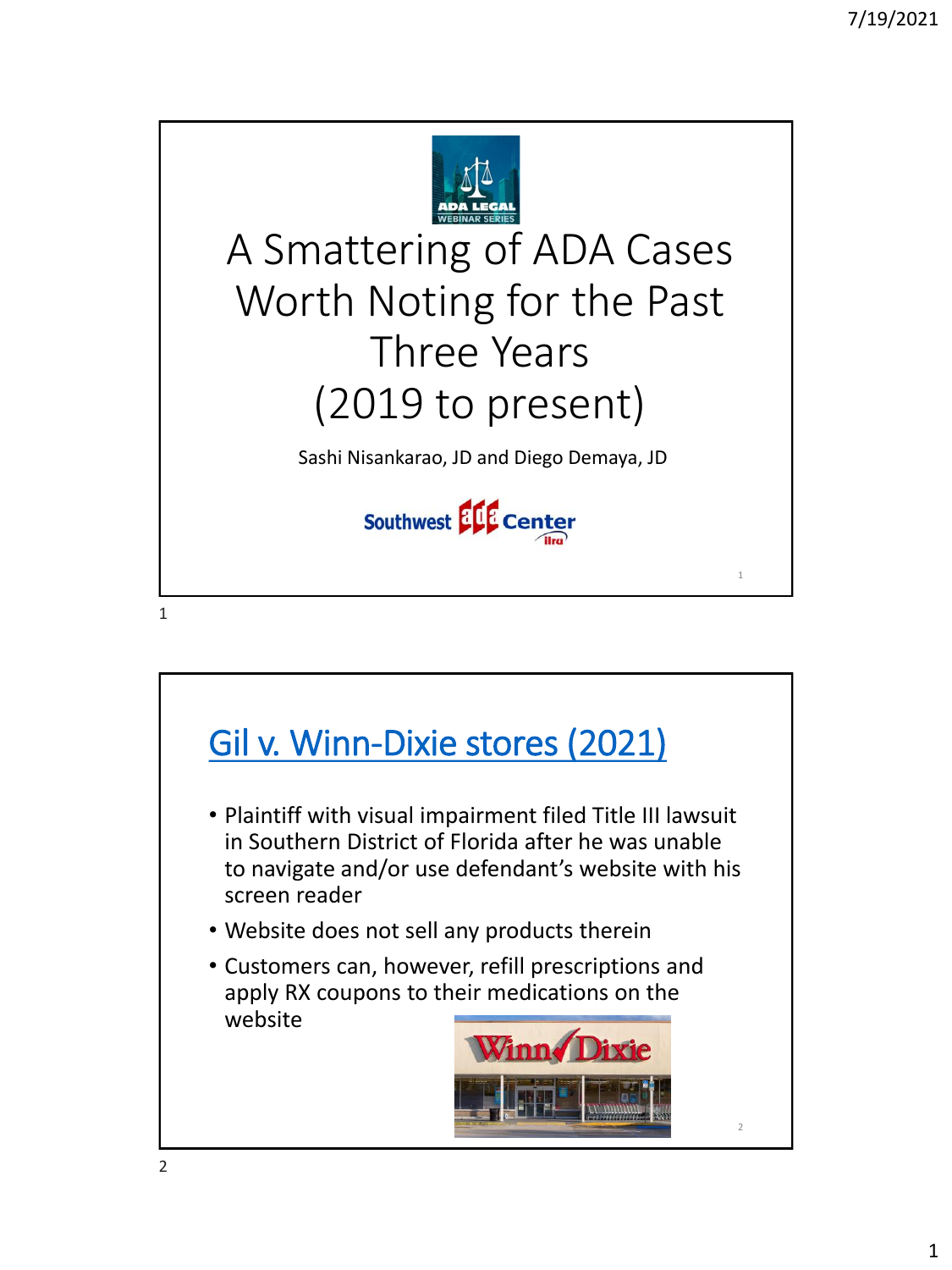# Gil v Win-Dixie Stores

- Trial court ruled in favor of plaintiff, citing that defendant's website is "heavily integrated" with its in-store sales operations
- Eleventh Circuit Court reversed and remanded case back to trial court, citing the ordinary meaning of "public accommodation" under Title III not to include websites



3

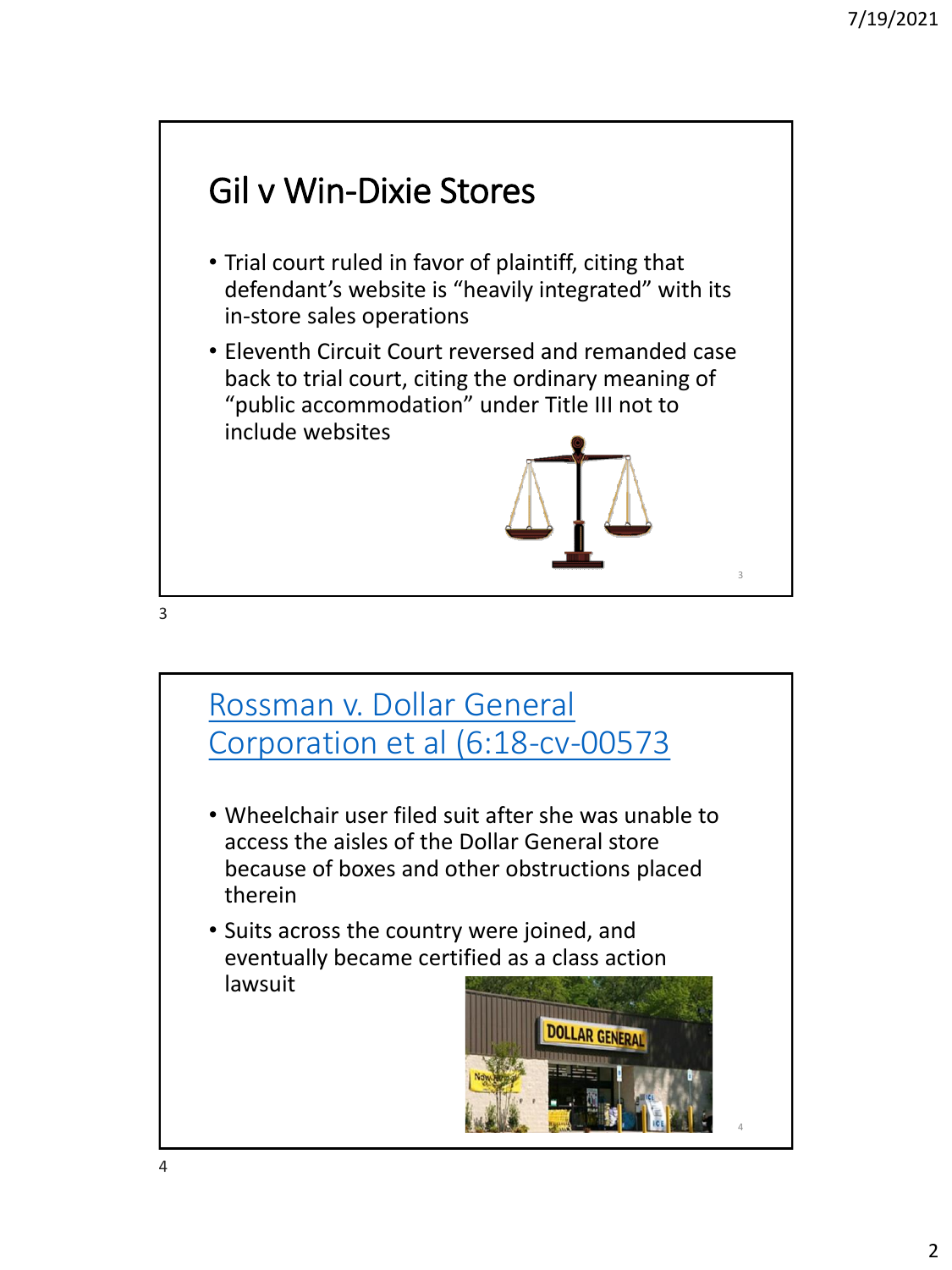



• [Kong v. Mana Inv. Co. LLC, et al., 61 NDLR 116 \(9th Cir.](https://casetext.com/case/kong-v-mana-inv-co-1) 2020);

- Customer in wheelchair visited coffee shop with a counter with a "parallel approach" forcing approach from a side angle due to no knee clearance underneath. The counter was 36 inches long and 36'' high.
- He also alleged that the counter surface was crowded with merchandise and displays" -- narrowing the clear width to less than 36'' violating the ADA maintenance provision requiring accessible elements to be clear of obstruction.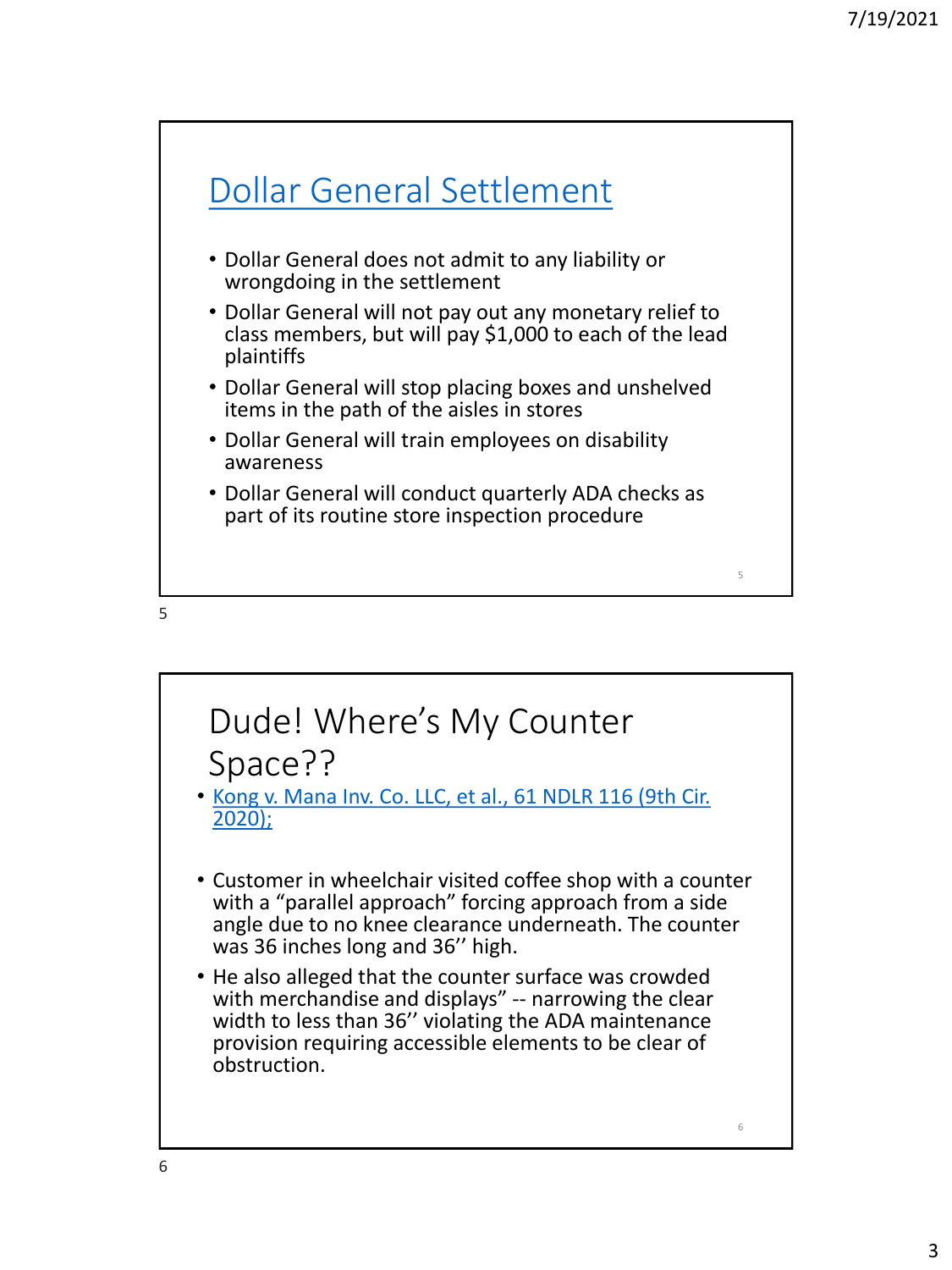

- Court disagreed explaining that an exception in ADA Standards "contemplates" counters less than 36" long when the counter is at an accessible height of 36" inches or lower.
- Because Section [904.4.1](https://www.ada.gov/regs2010/2010ADAStandards/2010ADAstandards.htm) permits a counter built to be less than 36" long, the coffee shop did not violate the counter design standard.
- Coffee shop is not required to "maintain" 36" of usable counter space because the CFR maintenance requirements cannot be more stringent than the [New Construction] scoping requirements.

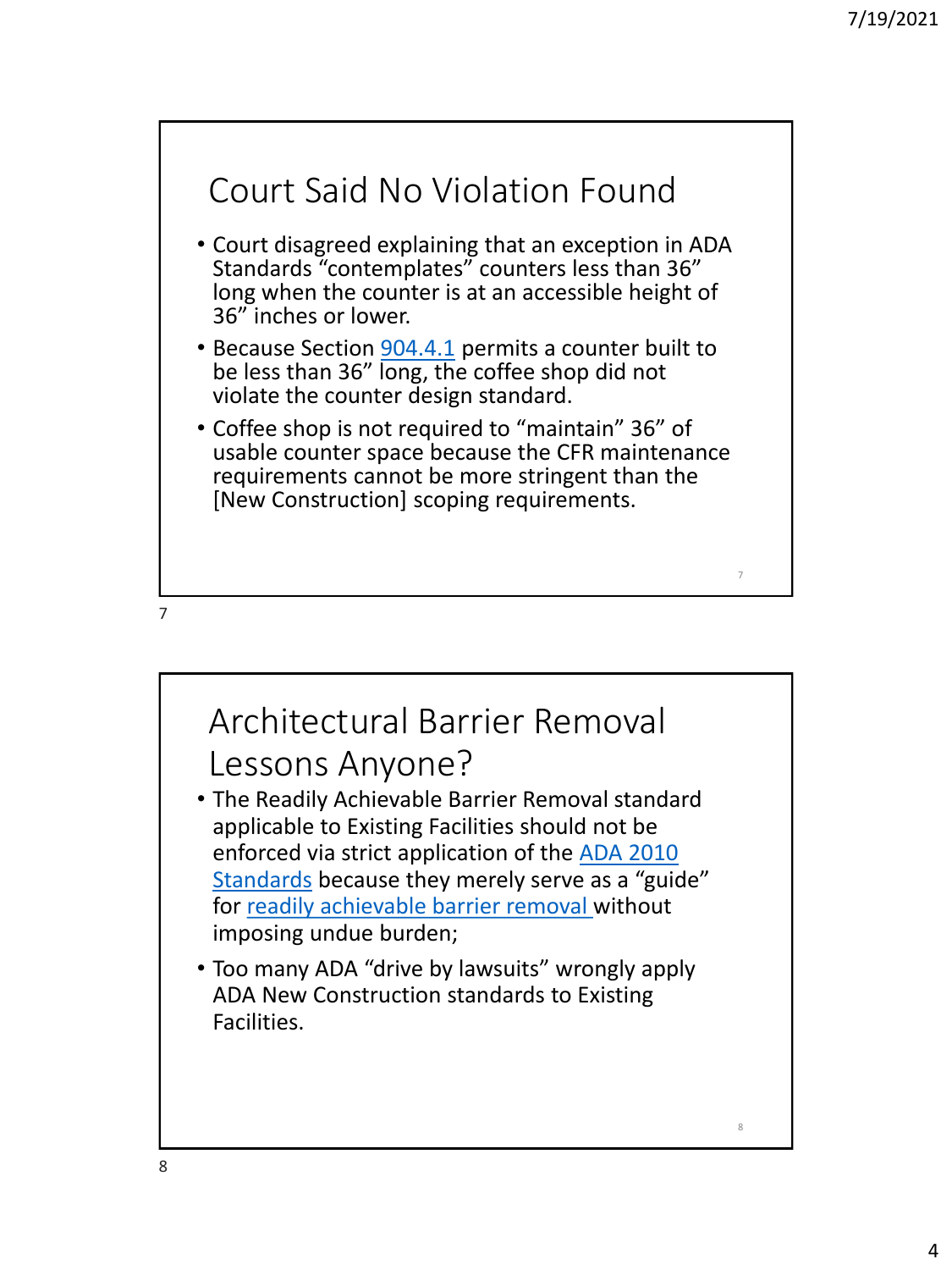### Bridges et al. v. Houston [Methodist Hospital \(2021\)](https://docs.justia.com/cases/federal/district-courts/texas/txsdce/4:2021cv01774/1830373/18)

- Plaintiff, joined by 116 fellow Methodist employees, argues that defendant coercing employees to take thee COVID-19 vaccination
- Defendant contends that employees are not required to take the vaccine, and that if employees choose not to be vaccinated, then they can work somewhere else



10



### [Bridges et al. v. Houston](https://www.eeoc.gov/wysk/what-you-should-know-about-covid-19-and-ada-rehabilitation-act-and-other-eeo-laws) Methodist Hospital

- Federal trial court found that employers can require their employees to be vaccinated as a condition of employment in exchange for remuneration
- [EEOC guidance](https://www.eeoc.gov/wysk/what-you-should-know-about-covid-19-and-ada-rehabilitation-act-and-other-eeo-laws) permits employers to require vaccination so long as employers make reasonable accommodations for employees upon request
- Court also stated that defendant implemented such a requirement in the best interest of its employees, staff, patients and their families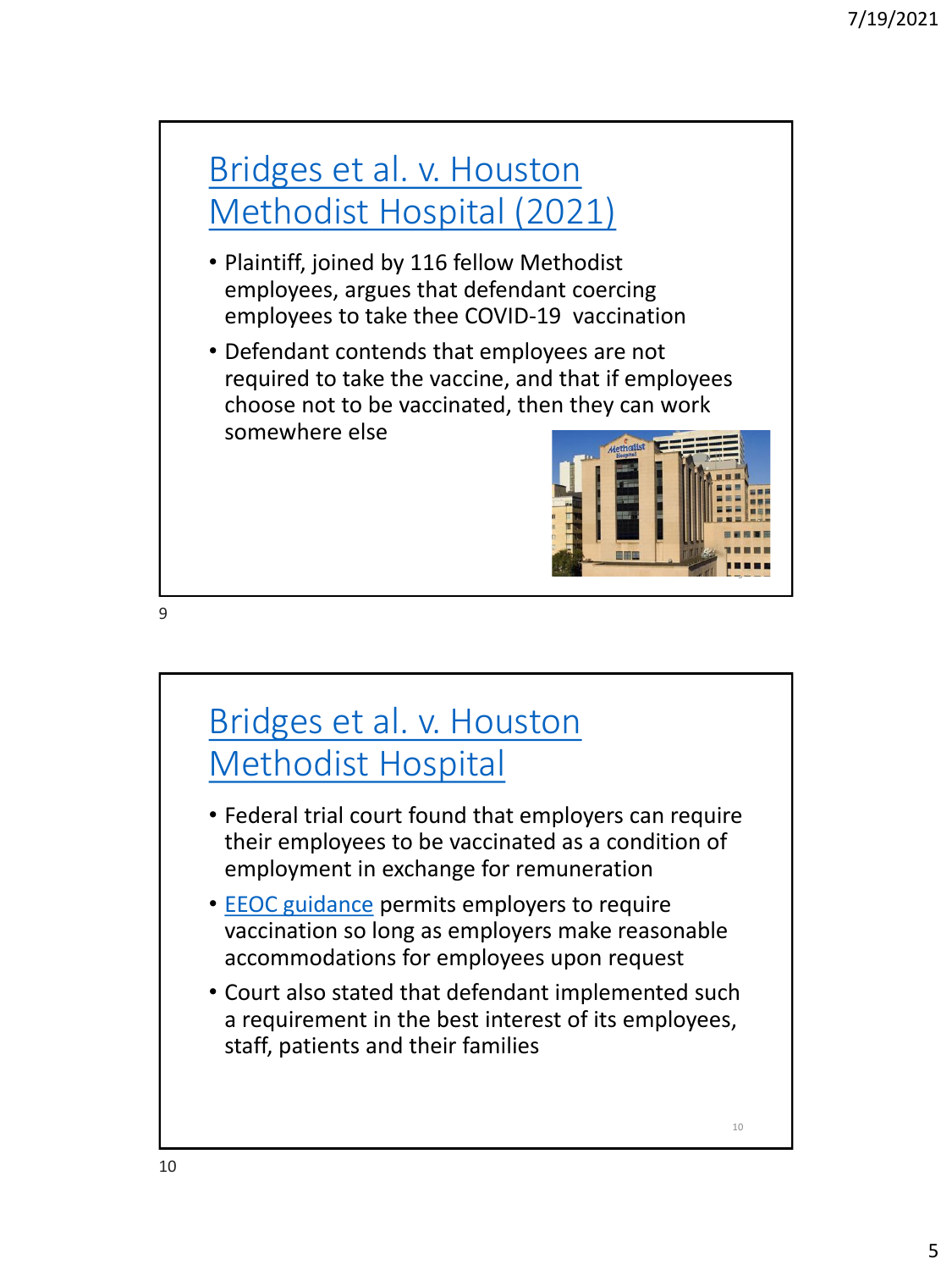

Summary Judgment based on 1990 ADA Led Jury to Erroneous Conclusion

- District Court held temporary elbow injury not protected as a disability under [1990 ADA;](https://www.eeoc.gov/americans-disabilities-act-1990-original-text)
- So case wrongly went to trial based on his diabetes to determine whether he had a covered disability. A jury found for the company on the ADA claim based on short duration of elbow injury as a disability.



12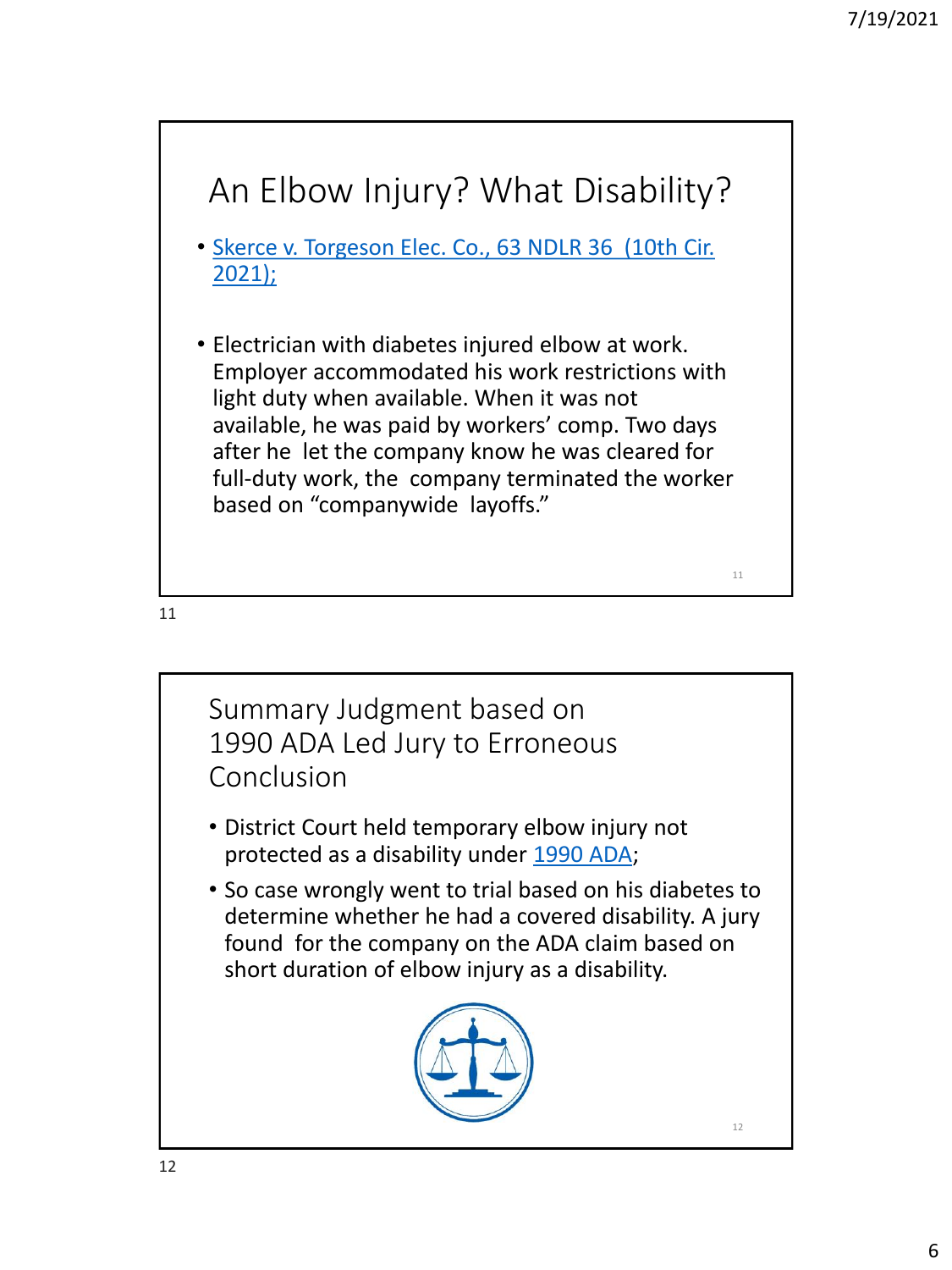### Wrong! Appeals Court Says Duration of Disability is Irrelevant

- [Skerce v. Torgeson Elec. Co., 63 NDLR 36 \(10th Cir.](https://ecf.ksd.uscourts.gov/cgi-bin/show_public_doc?2018cv2040-58)  2021);
- Court emphasized electrician's elbow injury prevented work for three months and limited lifting to 10 pounds for at least two months. He asserted that his injury substantially limited major life activities of performing manual tasks, lifting, and working. This means temporary injury could qualify as a disability because "duration of disability" is irrelevant under ADAAA. Instead, issue is whether the injury substantially limits one or more major life activities.

13

#### It's Only a Migraine! Get Back to Work!

[Woolf v. Strada, et al., 60 NDLR 137, No. 19-860 \(2d Cir. 02/06/20](https://law.justia.com/cases/federal/appellate-courts/ca2/19-860/19-860-2020-02-06.html));

- Sales representative had migraines that worsened while receiving increasingly poor performance reviews. He asked for a transfer within the company but was denied for being in poor standing. After a verbal warning worker informed HR and supervisors about his severe migraines.
- His neurologist explained that work-related stress was the "primary trigger" for the migraines and that he was at risk of a stroke or heart attack. Neurologist added that, absent a change in the patient's current work environment, "a medical leave of absence … alone will not significantly mitigate this stress."
- Employee asked that instead of a transfer he be permitted to perform same job with different supervisors. His request was denied and he began taking intermittent medical leave. He was terminated after another low performance review.

14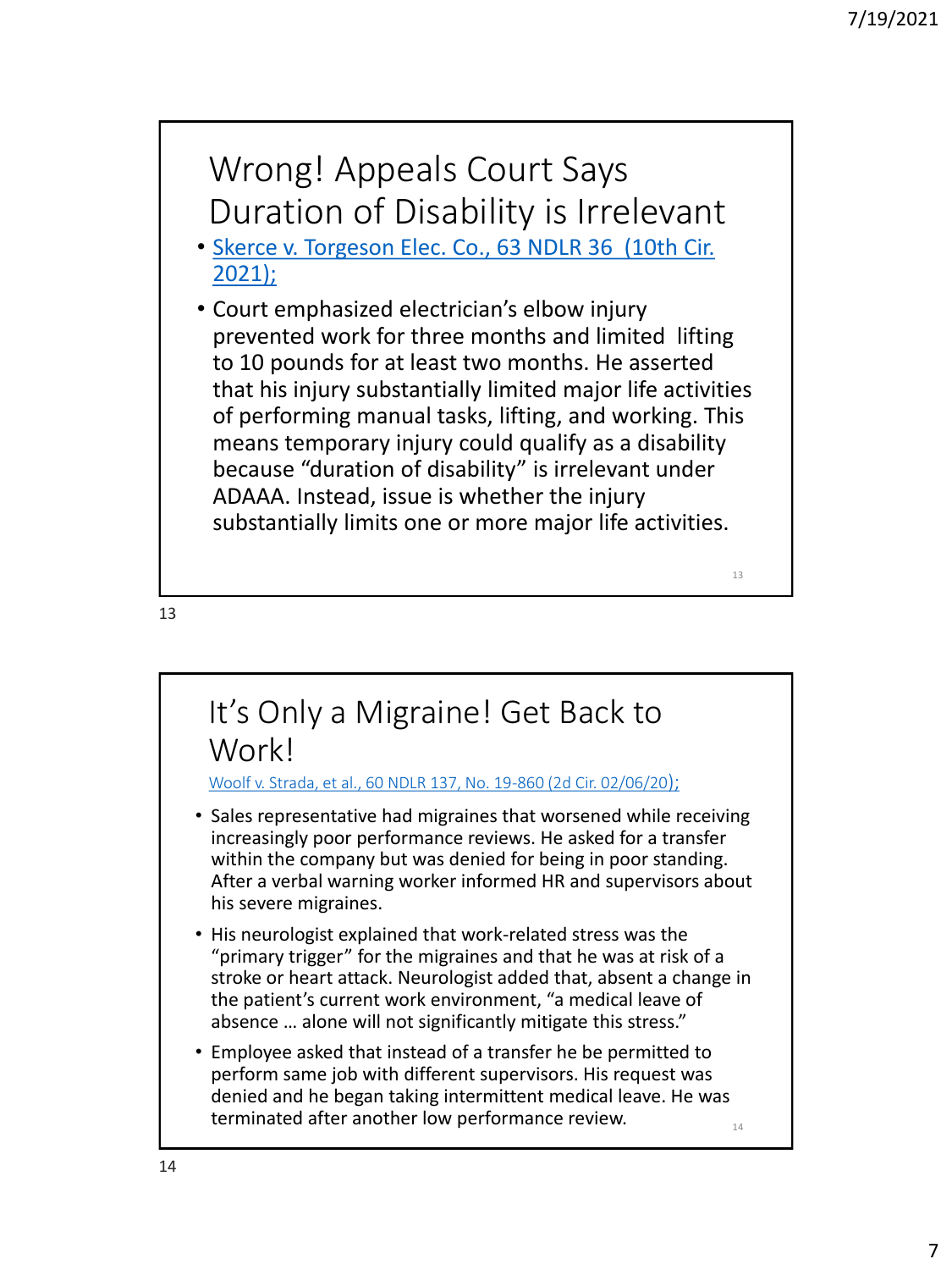16

### District Court Erroneous Decision Based on 1990 ADA, Again!

- District Court granted summary judgment for employer on the grounds that sales rep was not disabled within [1990 ADA m](https://www.eeoc.gov/americans-disabilities-act-1990-original-text)eaning of disability because he did not show he was substantially limited in a major life activity of working;
- This court used "working" as a physical activity that in their view was not substantially limiting; i.e., Where an employee's condition leaves him unable to perform only a single, specific job; he is not substantially impaired in the major life activity of working!

15

## Yes, the Appeals Court also Forgot [ADAAA](https://adata.org/sites/adata.org/files/files/Employee_View_of_Changes_LP%20final2018(1).pdf)!

- Appeals court interpreted facts against employee: "… While the migraines affected his performance at work, he admitted that the migraines were related to stress caused by working under his direct supervisors and that he believed he could perform the same job if he were transferred to a different location or managed by different supervisors;
- Because he did not show that his migraines substantially limited his ability to work in a class or broad range of jobs, he did not have a disability covered by ADA.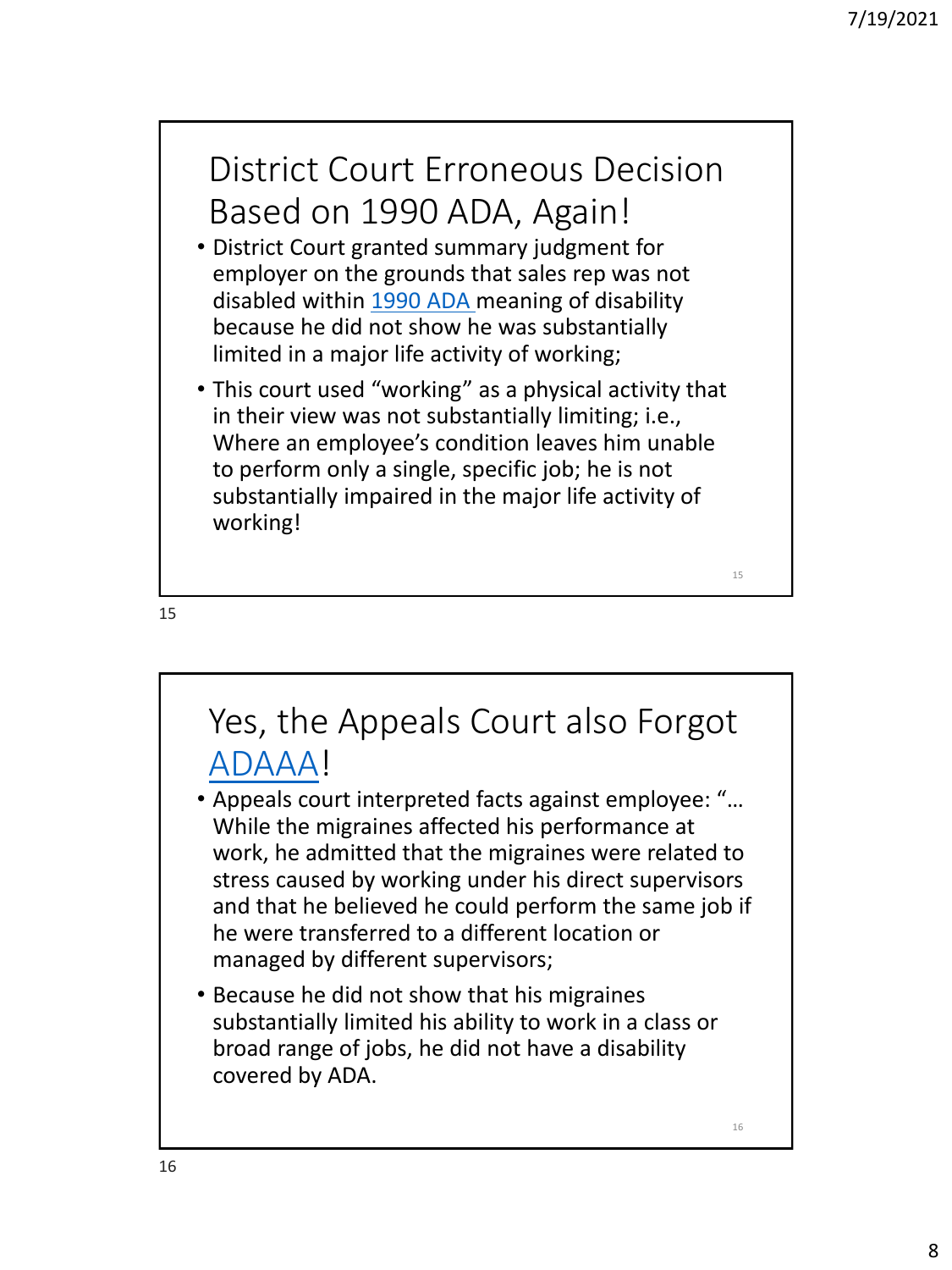### Take Away Lesson 1

- District and Appeals courts keep ignoring ADAAA shift of burden requiring employer to FIRST engage in "interactive process" and consider reasonable accommodations and avoid overly scientific analysis of disability;
- Courts erred by ignoring ADAAA broader definition of "disability" and wrongly reasoning that worker must be unable to perform a "broad range of jobs" before being found as "substantially limited" in major life activity of working; i.e., should have considered effect of Migraines on several major life activities; e.g., concentrating, thinking, seeing, walking, standing, etc.

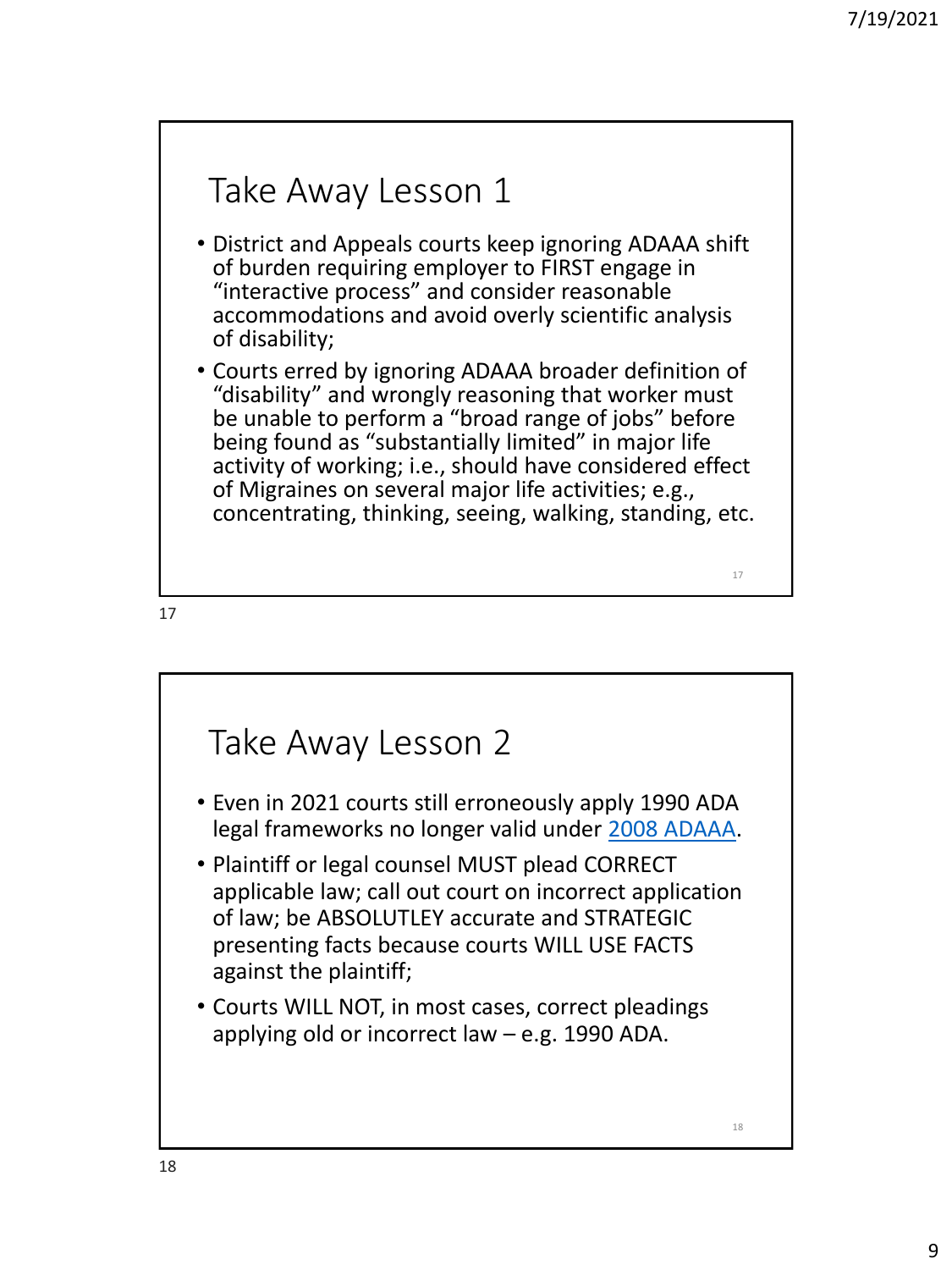### Take Away Lesson 3

- Clearly understand complex ADA legal frameworks; e.g., Interactive Process, Episodic/Temporary Disability as protected if Substantially Limiting, Reasonable Accommodation, etc.
- Apply [ADAAA 9 Rules of Construction a](http://southwestada.org/html/topical/Disability/Dis_definition.html)nd Burden Shift to prove/disprove employer failures.
- Strategize ADA claims; e.g., whether employer first engaged in Interactive Process, failed to accommodate, Regarded As, Retaliated, etc.

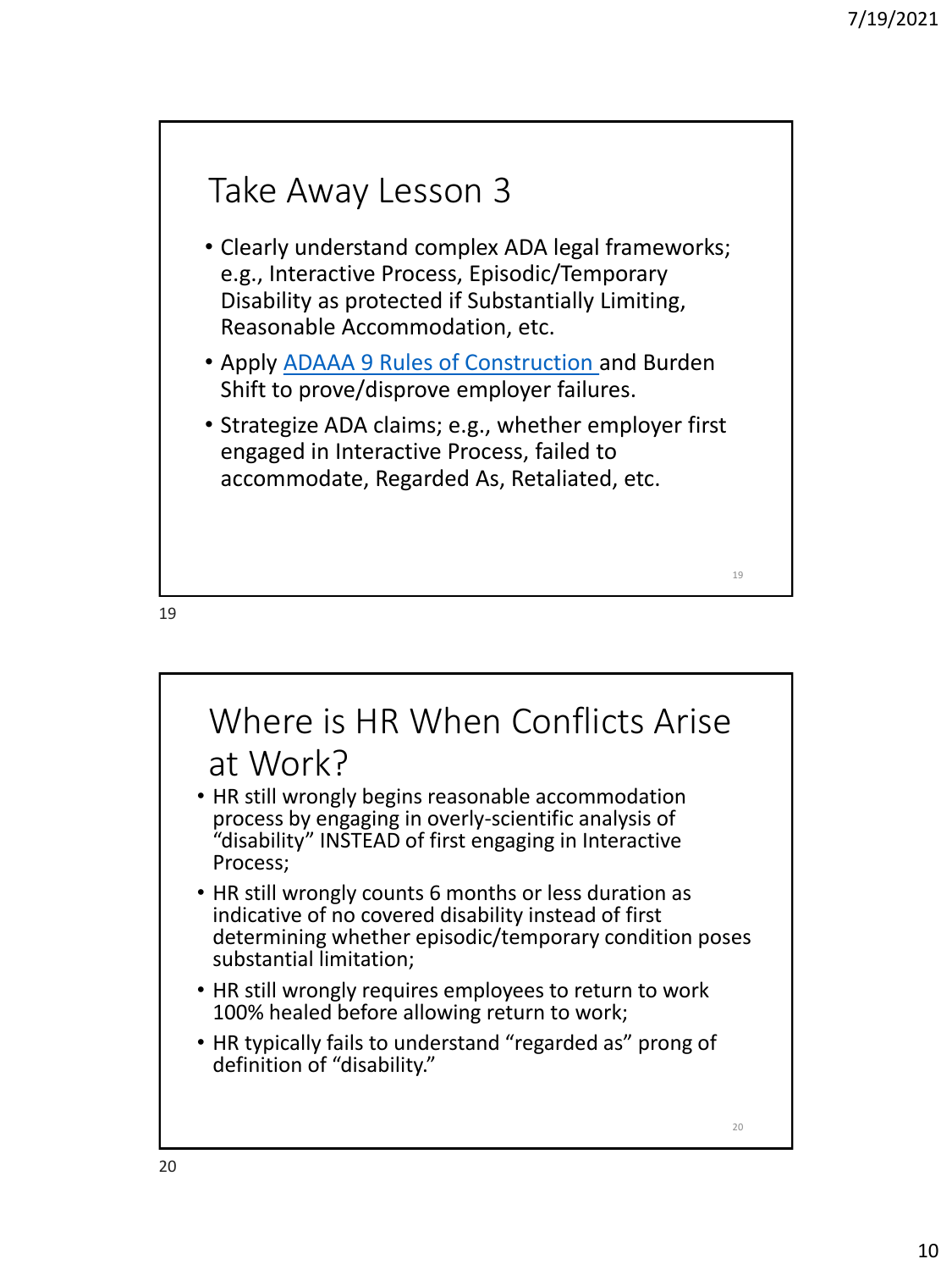

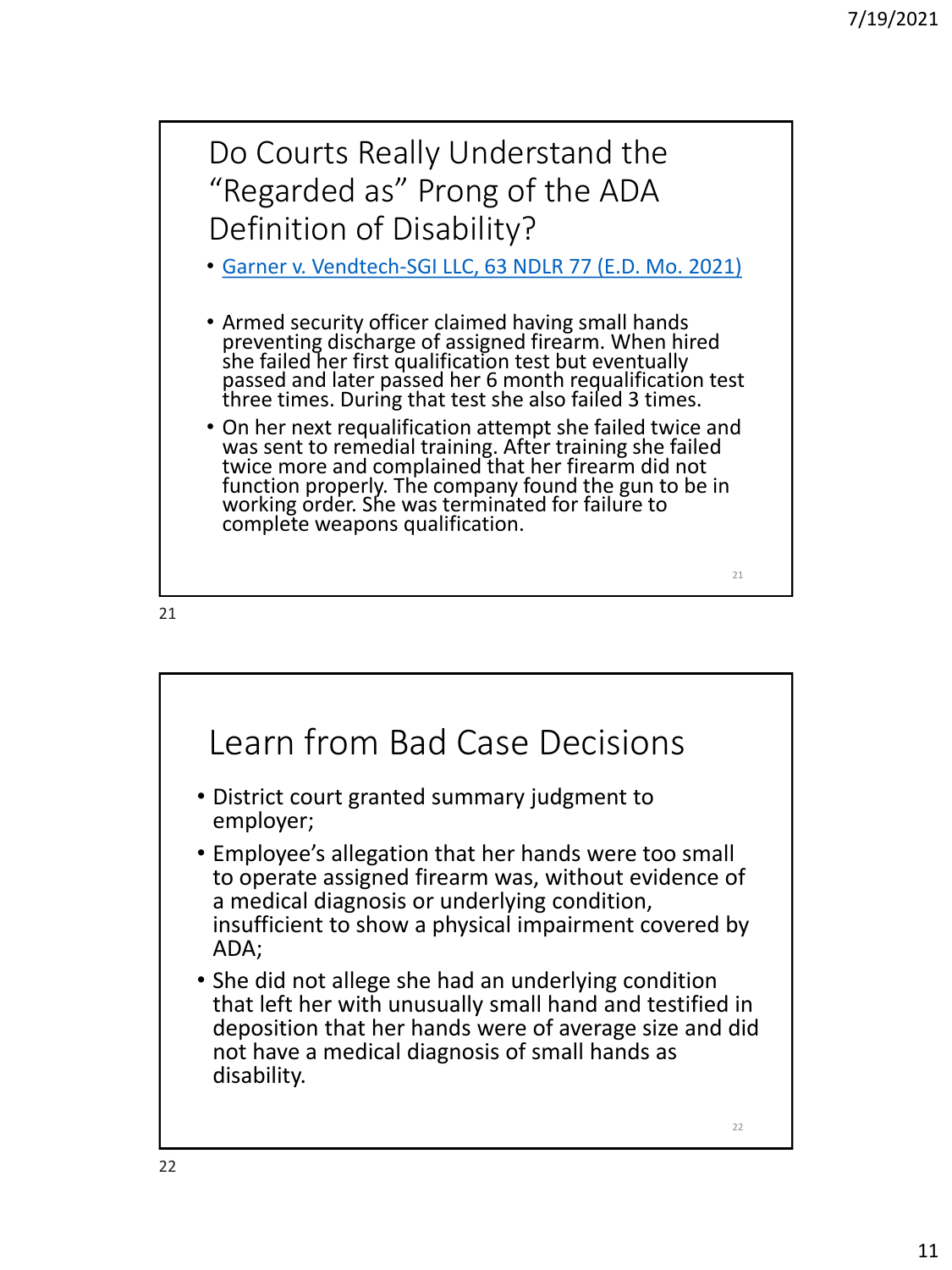

23

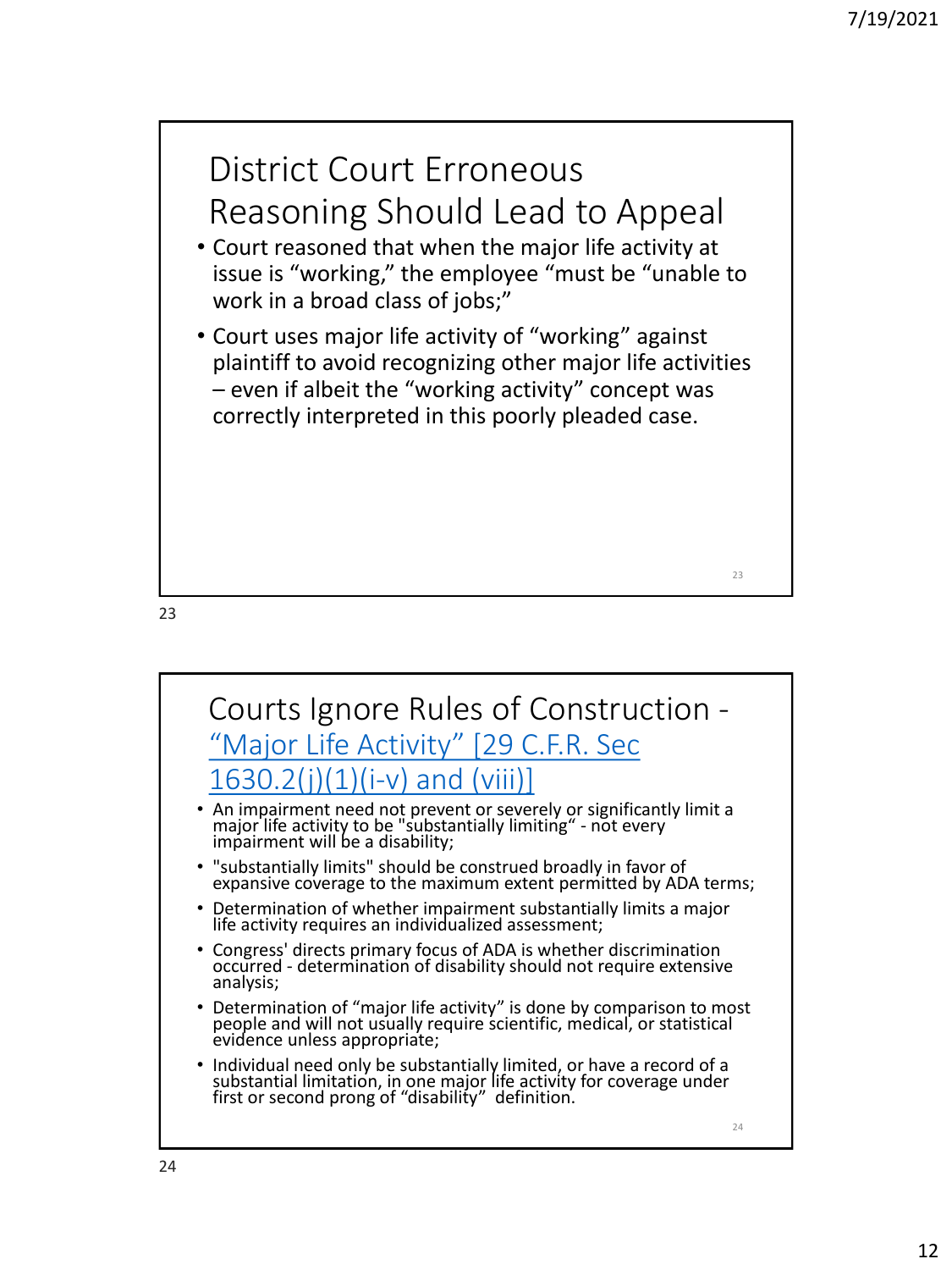



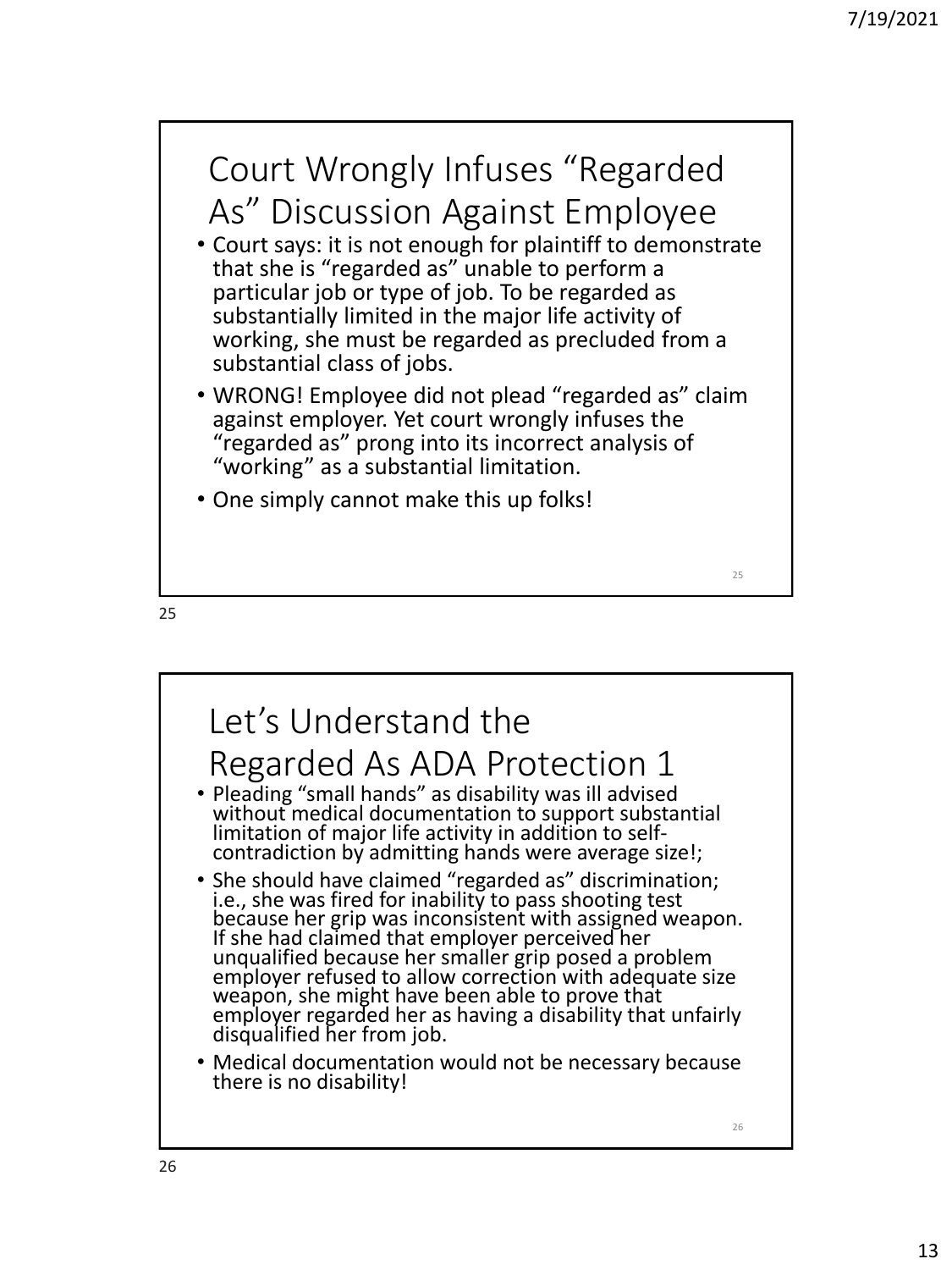

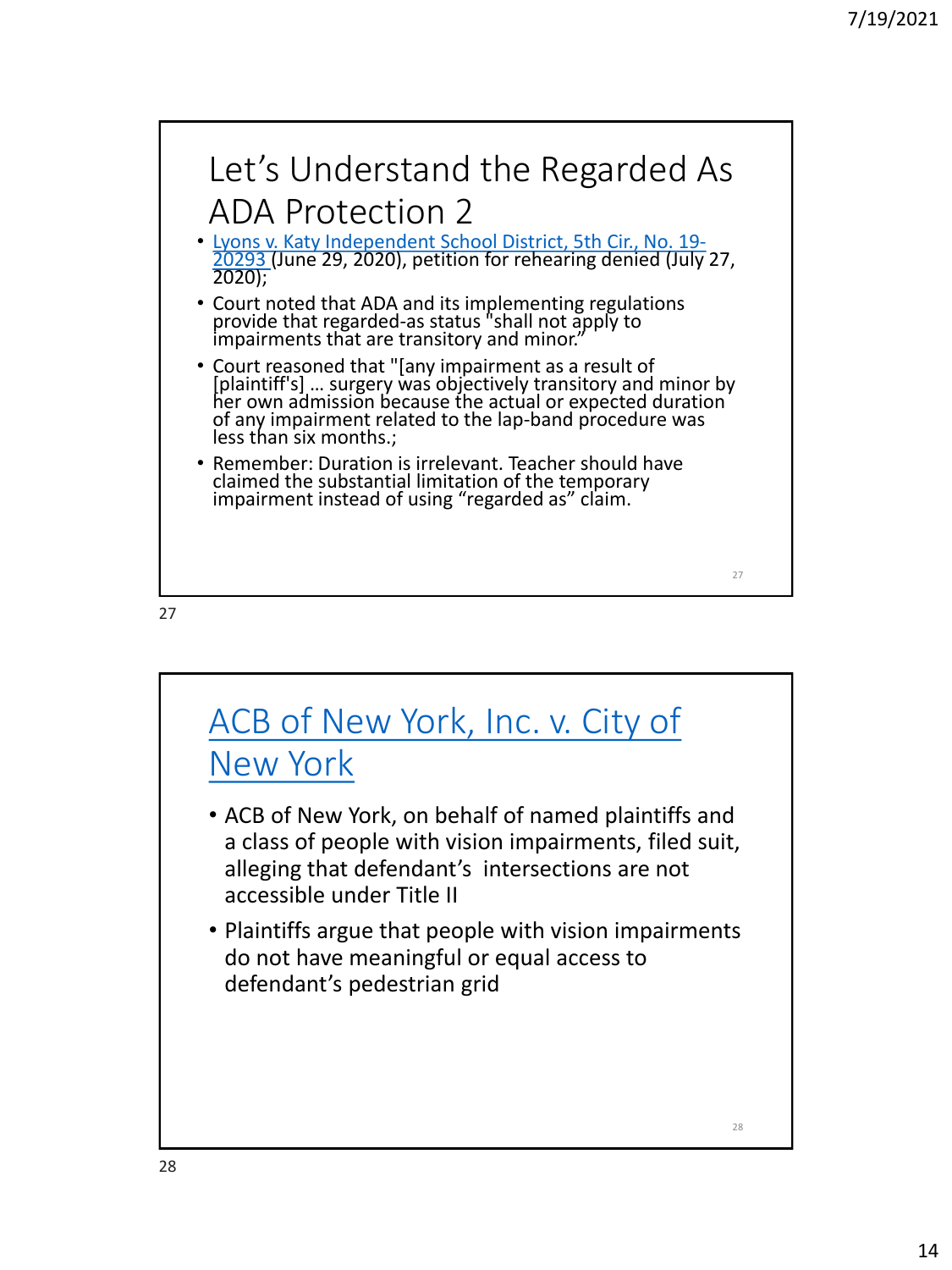## [ACB of New York, Inc. v. City of](https://www.ada.gov/acb_nyc_soi.html)  New York (2021)

- DOJ Statement of Interest asserts the final plan should:
- (1) ensure that newly constructed and altered signalized intersections are accessible and that existing signalized intersections are modified such that individuals with visionrelated disabilities have an equal opportunity to safely and efficiently travel within the pedestrian grid; (2) allow for the use of alternative methods to provide individuals with vision-related disabilities access to the pedestrian grid only where those methods are as effective as APS and prioritize integration; (3) consider financial and administrative burden only in choosing between equally effective alternatives, as the City has forfeited the argument that costs establish a defense to liability, *see* Order at 37; and (4) be implemented expeditiously, while prioritizing access to important areas of public life and intersections that present heightened safety risks.

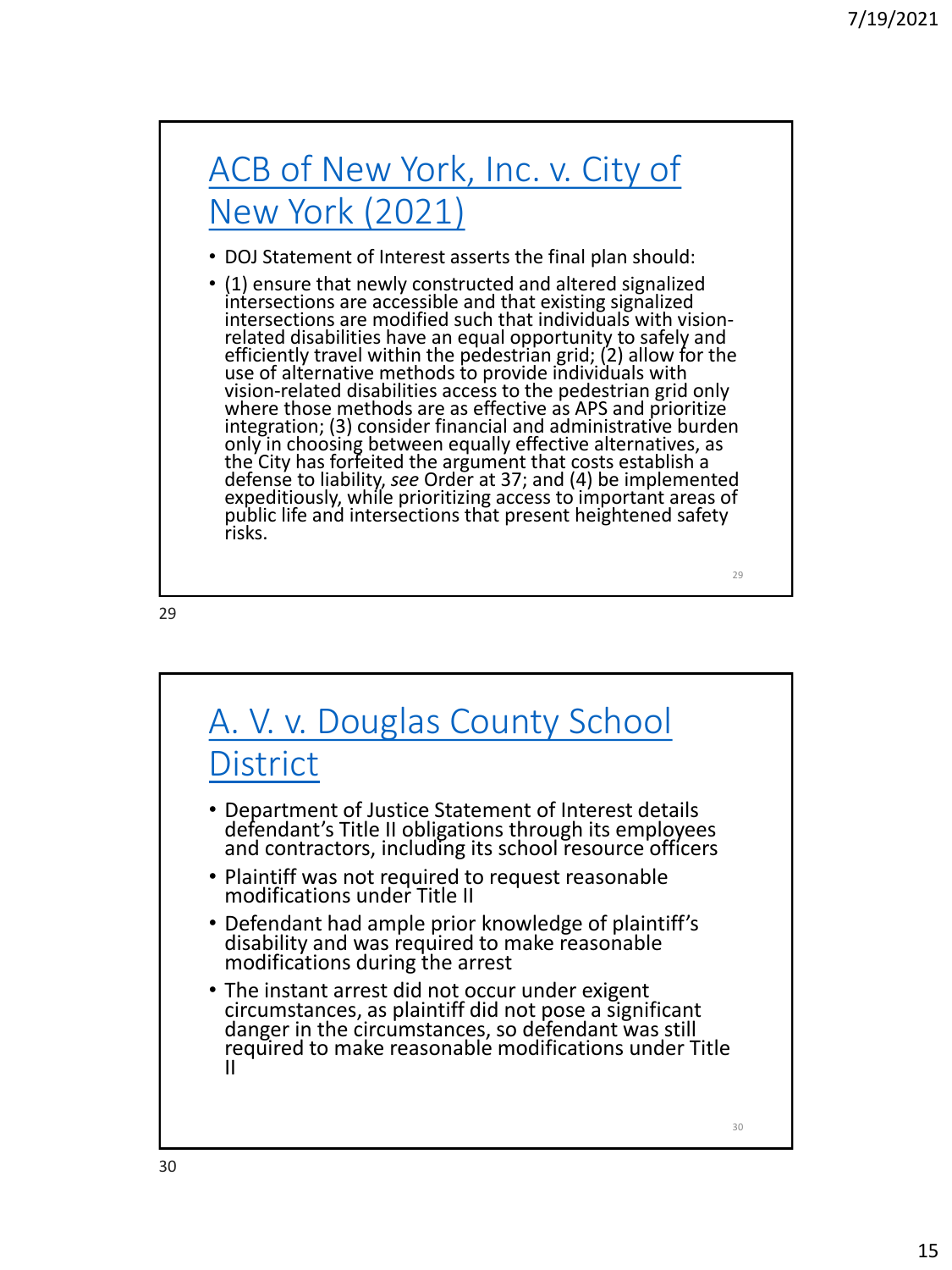

- Plaintiff, an eleven-year-old child with Autism Spectrum Disorder was sitting and talking with his therapist
- School resource officers handcuffed plaintiff after he poked a classmate with a pencil earlier in the day
- Plaintiff asked that he be able to have his dad with him and to be uncuffed
- Plaintiff stated that defendant knew that he had ASD through multiple channels
- Defendant argued that plaintiff never request reasonable modifications

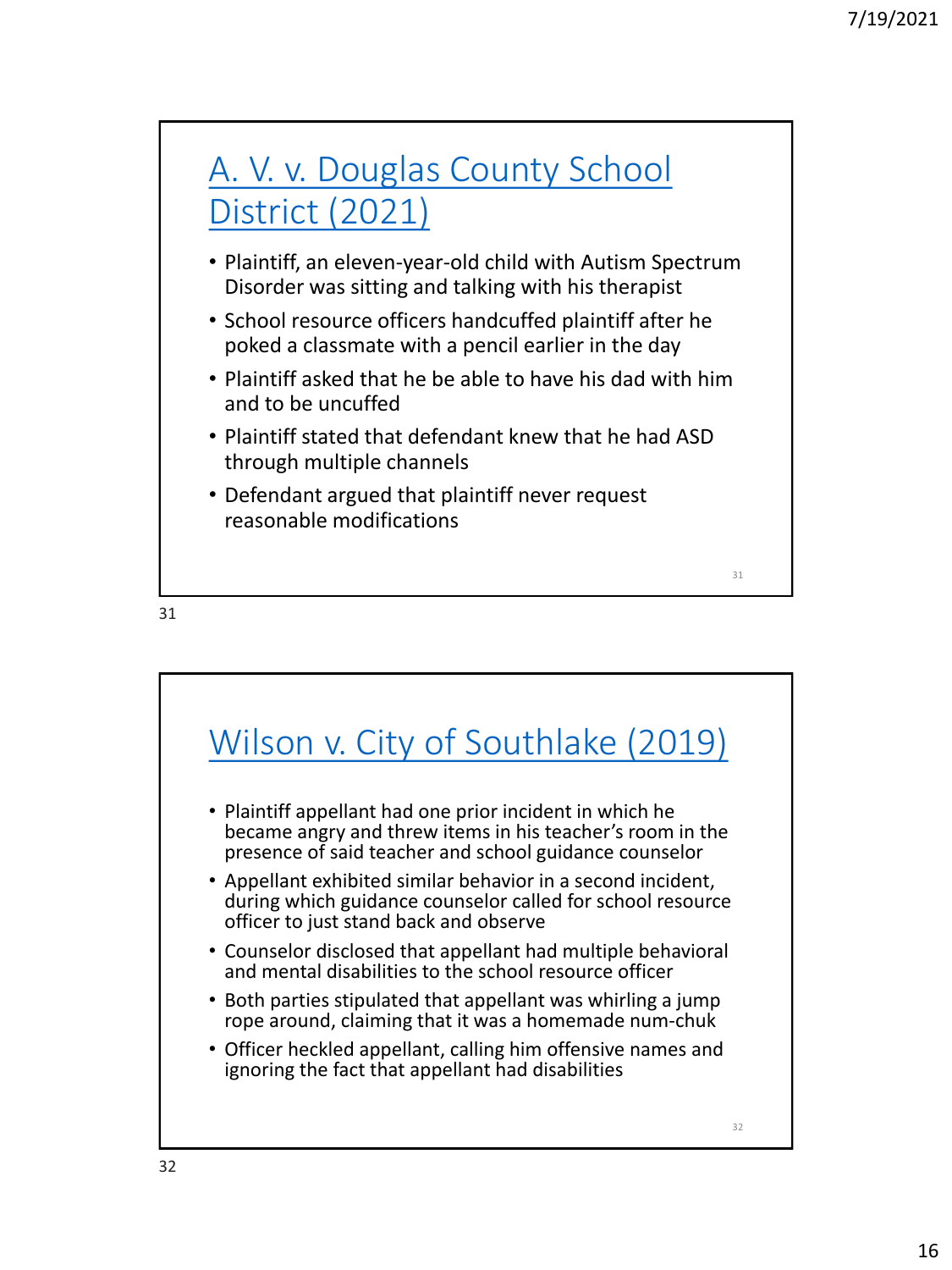

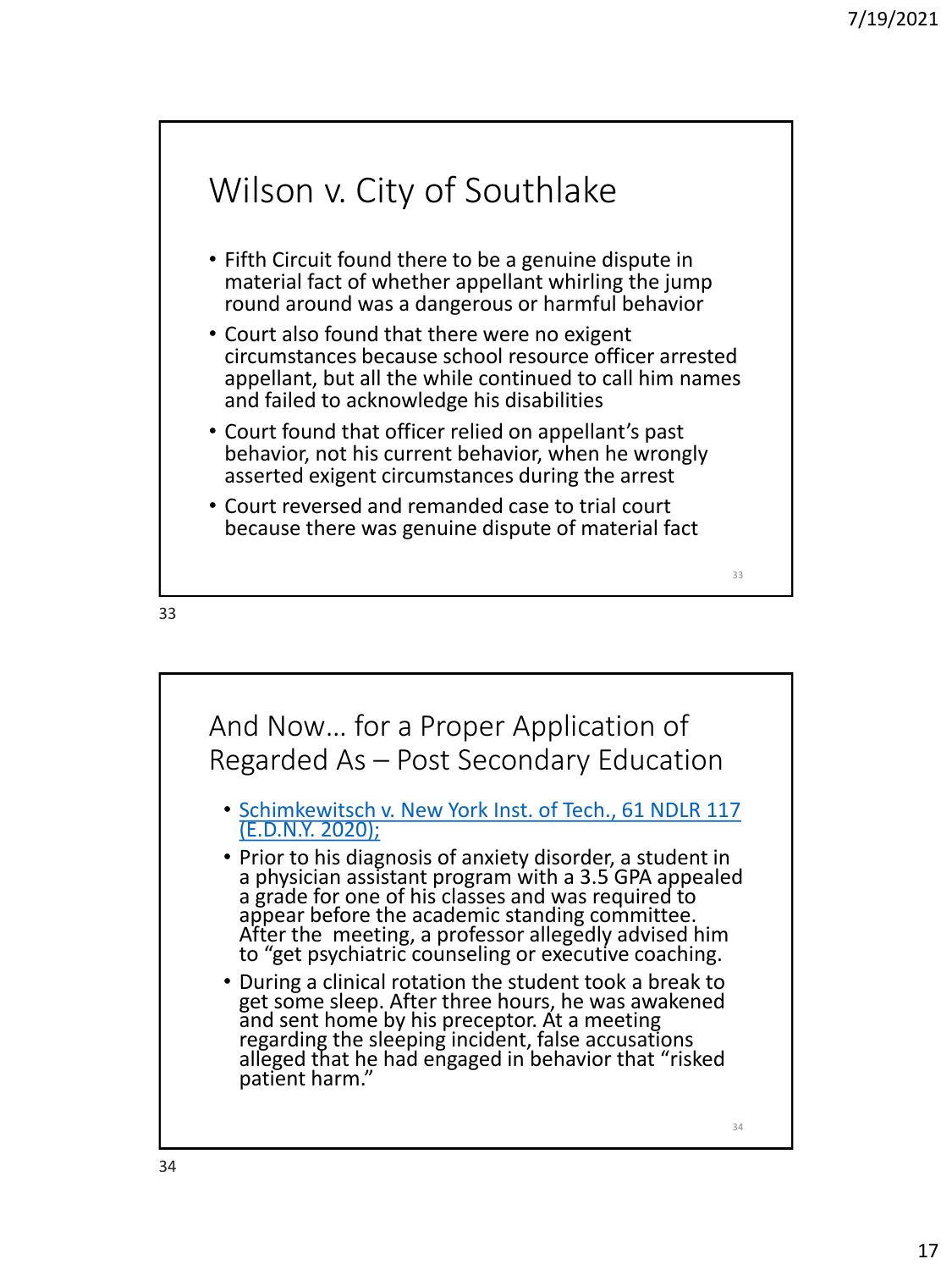

36 Student Proved Regarded As Claim • Statement by professor that he should get "psychological counseling or executive coaching" was followed by: 1) emergency suspension; 2) required to obtain a psychiatric clearance; 3) a diagnosis from a school-affiliated psychiatrist certifying he was fit to return to school; and 4) expulsion for violation of school policies. • Taken together such adverse actions were sufficient to support a claim of discrimination based on perceived disability.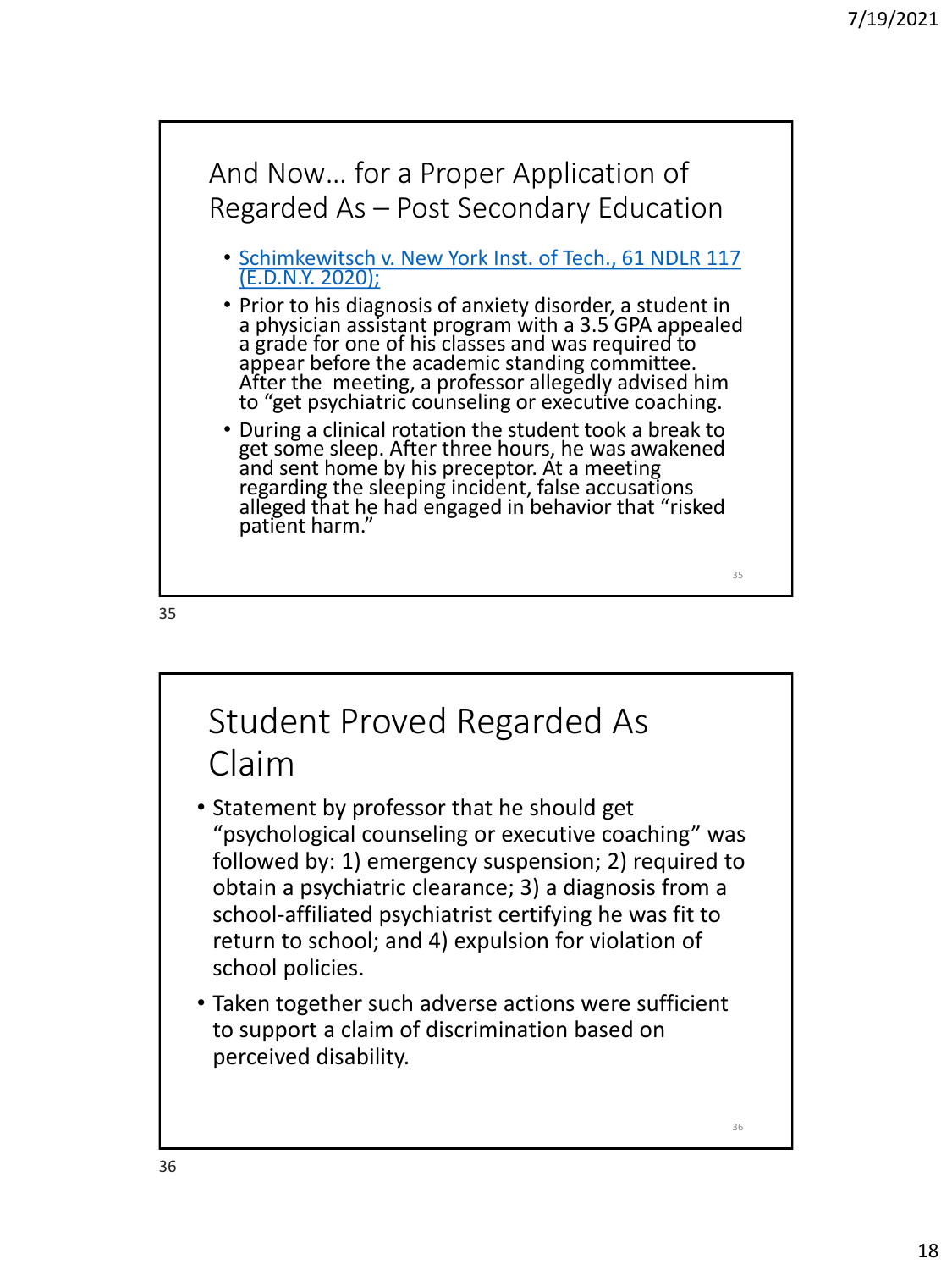### Disability Not Found Based on Court Mischaracterization of Facts

• Court said while student contended anxiety disorder interfered with his ability to pursue studies, the allegations in his complaint undermined this assertion. His psychiatrist certified that his diagnosis did not impact his ability to participate in the program and he alleged that he carried a GPA of 3.5.

37

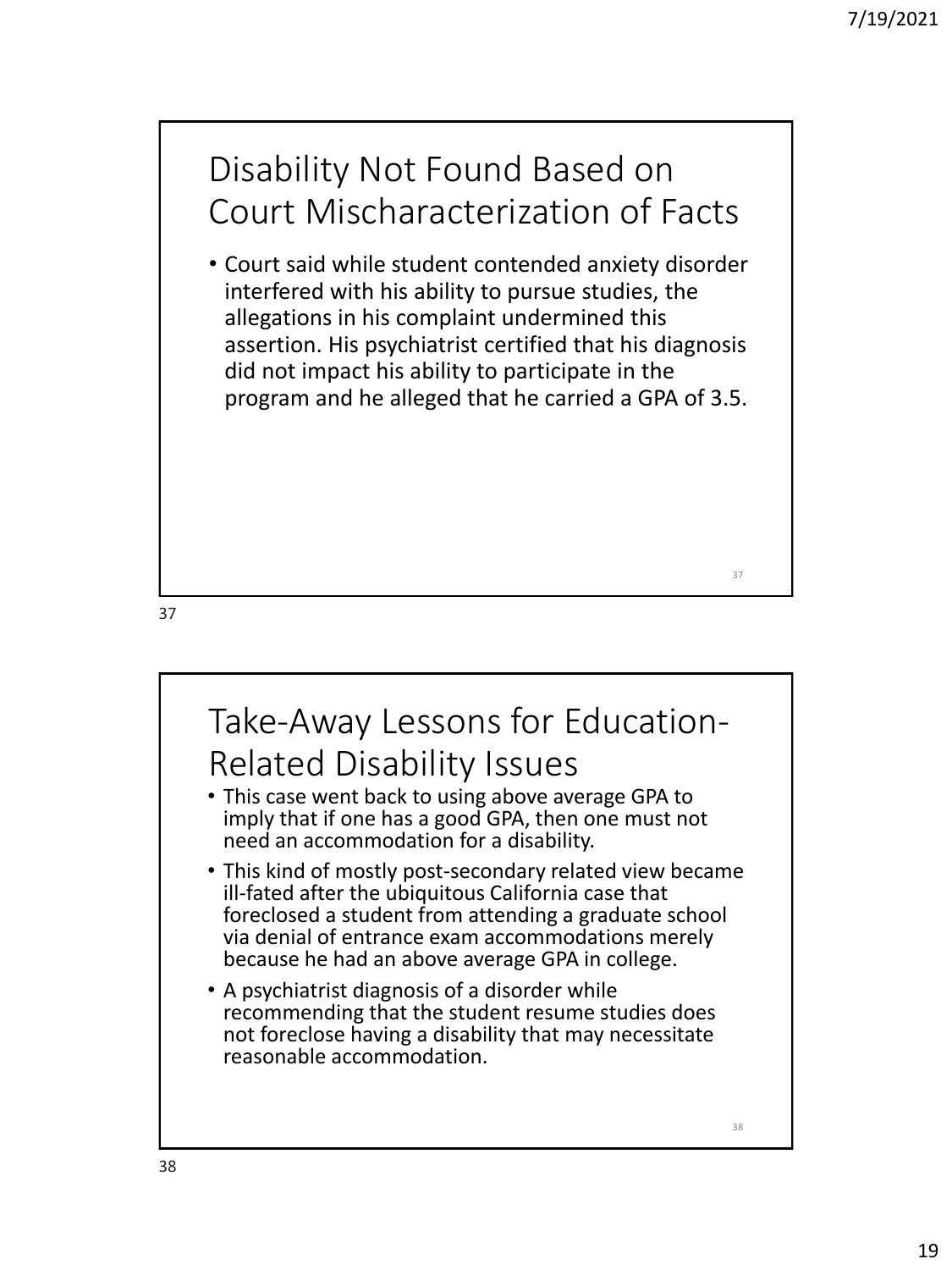